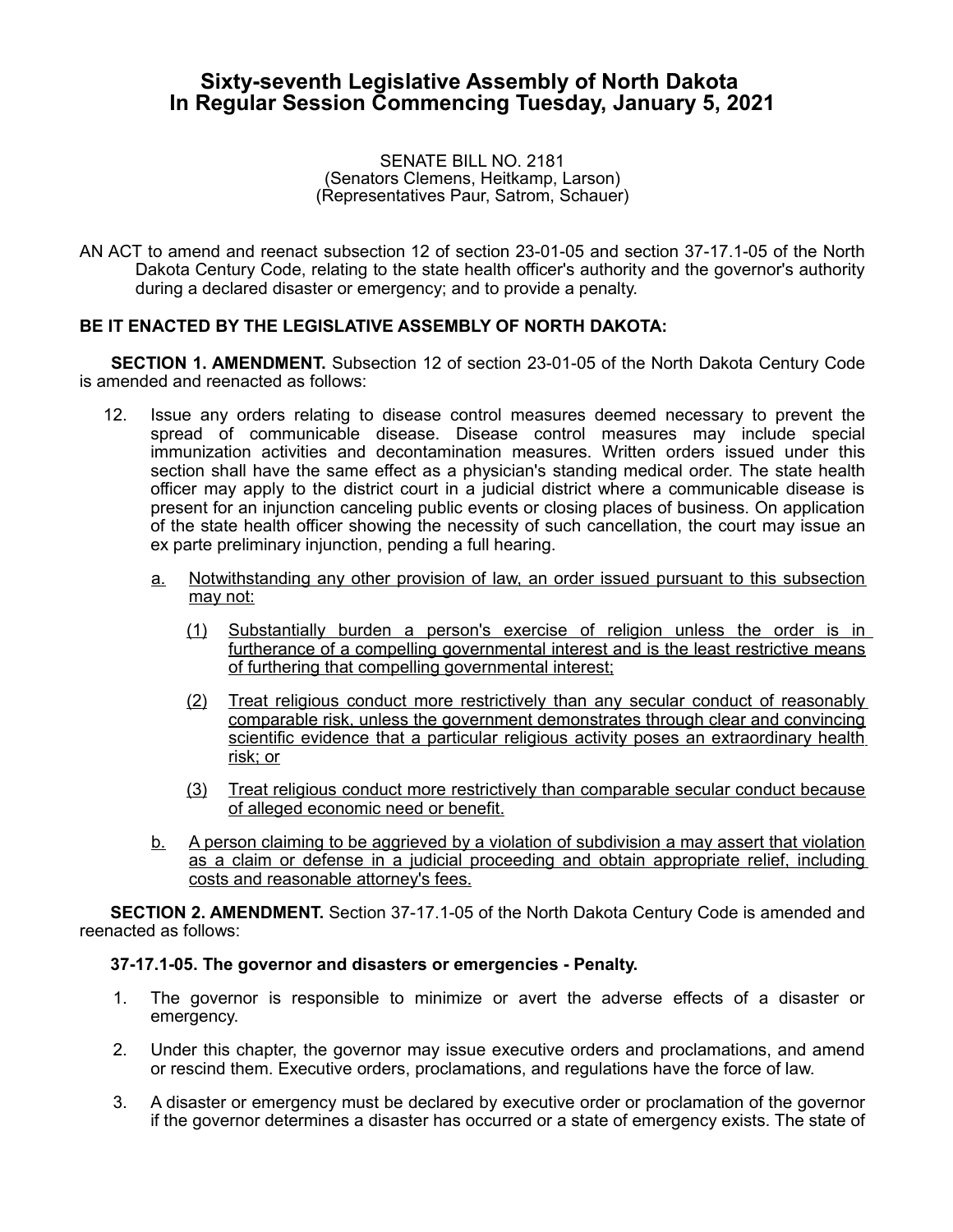## S. B. NO. 2181 - PAGE 2

disaster or emergency shall continue until the governor determines that the threat of an emergency has passed or the disaster has been dealt with to the extent that emergency conditions no longer exist. The legislative assembly by concurrent resolution may terminate a state of disaster or emergency at any time. All executive orders or proclamations issued under this subsection must indicate the nature of the disaster or emergency, the area or areas threatened, the conditions which have brought it about or which make possible termination of the state of disaster or emergency. An executive order or proclamation must be disseminated promptly by means calculated to bring its contents to the attention of the general public, unless the circumstances attendant upon the disaster or emergency prevent or impede such dissemination, and it must be promptly filed with the department of emergency services, the secretary of state, and the county or city auditor of the jurisdictions affected.

- 4. An executive order or proclamation of a state of disaster or emergency shall activate the state and local operational plans applicable to the political subdivision or area in question and be authority for the deployment and use of any forces to which the plan or plans apply and for use or distribution of any supplies, equipment, and materials and facilities assembled, stockpiled, or arranged to be made available pursuant to this chapter or any other provision of law relating to a disaster or emergency.
- 5. During the continuance of any state of disaster or emergency declared by the governor, the governor is commander in chief of the emergency management organization and of all other forces available for emergency duty. To the greatest extent practicable, the governor shall delegate or assign command authority by prior arrangement embodied in appropriate executive orders or emergency operational plans, but nothing herein restricts the governor's authority to do so by orders issued at the time of the disaster or emergency.
- 6. In addition to any other powers conferred upon the governor by law, the governor may:
	- a. Suspend the provisions of any regulatory statute prescribing the procedures for conduct of state business, or the orders, rules, or regulations of any state agency, if strict compliance with the provisions of any statute, order, rule, or regulation would in any way prevent, hinder, or delay necessary action in managing a disaster or emergency.
	- b. Utilize all available resources of the state government as reasonably necessary to manage the disaster or emergency and of each political subdivision of the state.
	- c. Transfer the direction, personnel, or functions of state departments and agencies or units thereof for the purpose of performing or facilitating emergency management activities.
	- d. Subject to any applicable requirements for compensation under section 37-17.1-12, commandeer or utilize any private property if the governor finds this necessary to manage the disaster or emergency.
	- e. Direct and compel the evacuation of all or part of the population from any stricken or threatened area within the state if the governor deems this action necessary for the preservation of life or other disaster or emergency mitigation, response, or recovery.
	- f. Prescribe routes, modes of transportation, and destinations in connection with an evacuation.
	- g. Control ingress and egress in a designated disaster or emergency area, the movement of persons within the area, and the occupancy of premises therein.
	- h. Suspend or limit the sale, dispensing, or transportation of alcoholic beverages, explosives, and combustibles, not including ammunition.
	- i. Make provision for the availability and use of temporary emergency housing.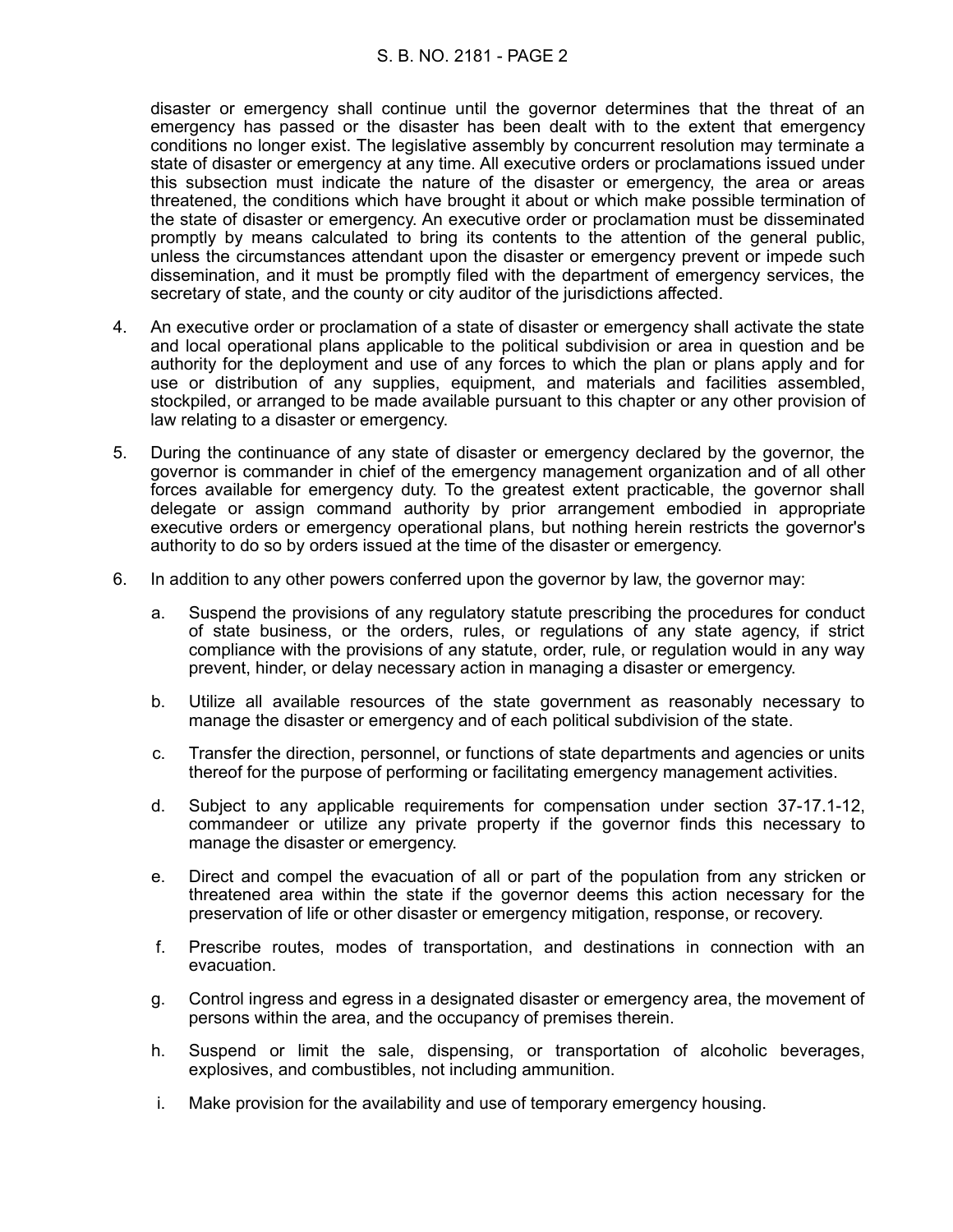- j. Make provisions for the control, allocation, and the use of quotas for critical shortages of fuel or other life and property sustaining commodities.
- k. Designate members of the highway patrol, North Dakota national guard, or others trained in law enforcement, as peace officers.
- 7. Any person who willfully violates any provision of an executive order or proclamation issued by the governor pursuant to this chapter is guilty of an infraction.
- 8. Authorize the adjutant general to recall to state active duty, on a volunteer basis, former members of the North Dakota national guard. Those recalled must possess the qualifications required by the disaster or emergency. Recall under this subsection is effective only for the duration of the disaster or emergency and recalled personnel will be released from state active duty upon competent authority that the requirement of their service under this subsection has passed. Compensation for personnel recalled under this subsection will be based upon section 37-07-05.
- 9. Notwithstanding any other provision of law, an order, proclamation, rule, or regulation issued pursuant to this section may not:
	- a. Substantially burden a person's exercise of religion unless the order is in furtherance of a compelling governmental interest and is the least restrictive means of furthering that compelling governmental interest;
	- b. Treat religious conduct more restrictively than any secular conduct of reasonably comparable risk, unless the government demonstrates through clear and convincing scientific evidence that a particular religious activity poses an extraordinary health risk; or
	- c. Treat religious conduct more restrictively than comparable secular conduct because of alleged economic need or benefit.
- 10. A person claiming to be aggrieved by a violation of subsection 9 may assert that violation as a claim or defense in a judicial proceeding and obtain appropriate relief, including costs and reasonable attorney's fees.